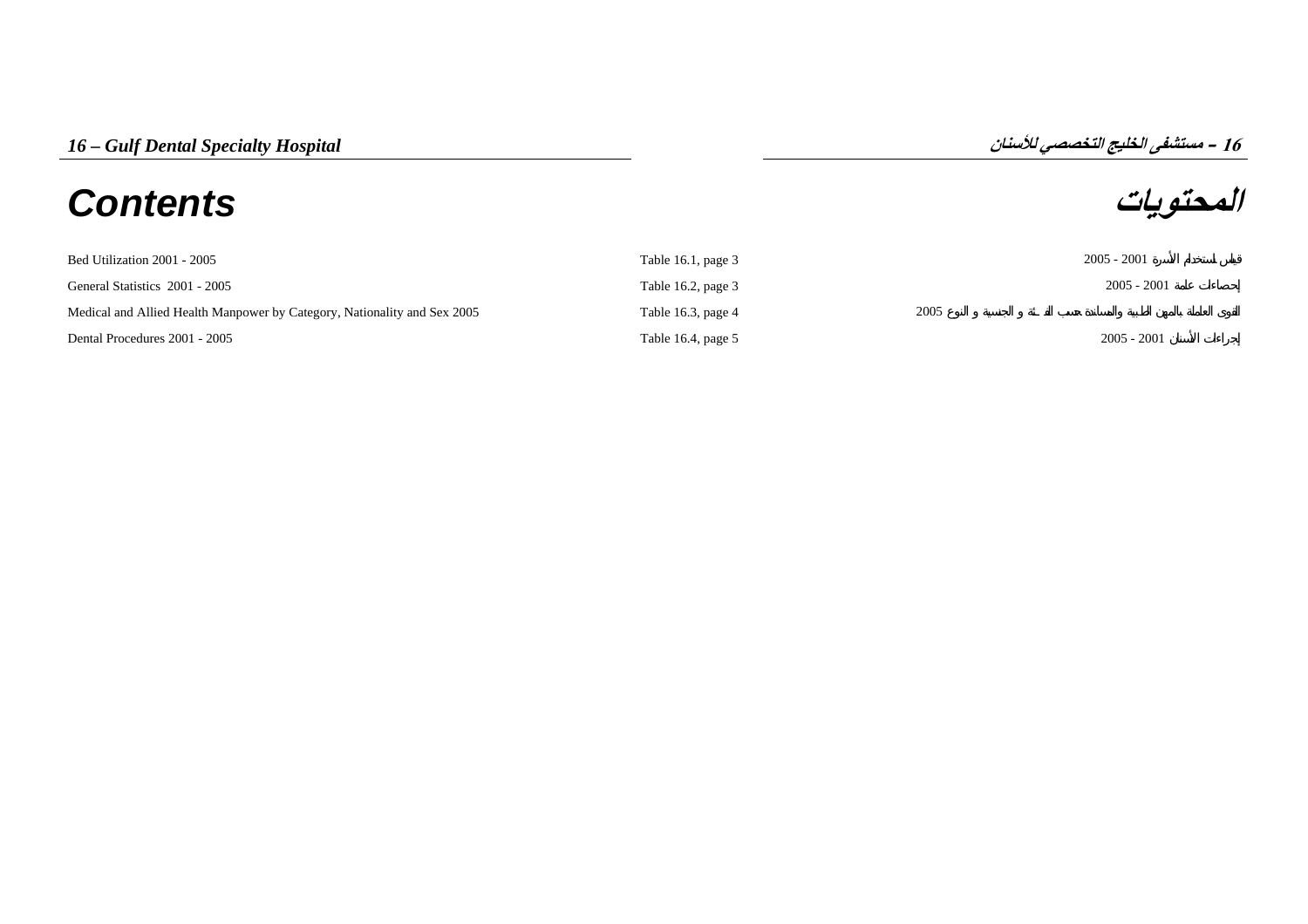## **Table 16.1 2005 - 2001 Bed Utilization 2001 - 2005**

<span id="page-1-0"></span>

| <b>Description</b>      | 2005  | 2004  | 2003    | 2002  | 2001  |
|-------------------------|-------|-------|---------|-------|-------|
| Total admissions        | 31    | 15    | 3       | 11    | 45    |
| Total discharges        | 31    | 15    | 3       | 11    | 45    |
| Number of beds          | 10    | 10    | 10      | 10    | 10    |
| Bed days available      | 3,650 | 3,660 | 3,650   | 3,650 | 3,650 |
| Patient days-overnight  |       |       |         |       | 9     |
| Patients days < 1 day   | 31    | 15    | 3       | 11    | 42    |
| Total patients days     | 31    | 15    | 3       | 11    | 51    |
| Bed occupancy rate      | 0.8   | 0.4   | 0.1     | 0.3   | 1.4   |
| Turnover rate           | 3.1   | 1.5   | 0.3     | 1.1   | 4.5   |
| Turnover interval       | 116.7 | 243.0 | 1,215.7 | 330.8 | 80.0  |
| Average daily admission | 0.1   | 0.04  |         |       | 0.1   |
| Average daily discharge | 0.1   | 0.04  |         |       | 0.1   |
| Average length of stay  | 1.0   | 1.0   | 1.0     | 1.0   | 1.1   |

#### **Table 16.2 2005 - 2001 General Statistics 2001 - 2005**

| <b>Description</b>         | 2005      | 2004  | 2003  | 2002  | 2001            |  |  |  |
|----------------------------|-----------|-------|-------|-------|-----------------|--|--|--|
| Total out-patient visits   | 9,988     | 9,756 | 8,807 | 6,820 | 6,342           |  |  |  |
| Total admissions           | 31        | 15    |       | 111   | 45              |  |  |  |
| Laboratory reports         | <b>NA</b> | 13    |       | 5     | 14 <sub>1</sub> |  |  |  |
| Radiology procedures       | 1,479     | 1,526 | 1,184 | 1,120 | 1,035           |  |  |  |
| Operations (Major / Minor) | 31        | 15    |       | 111   | 45              |  |  |  |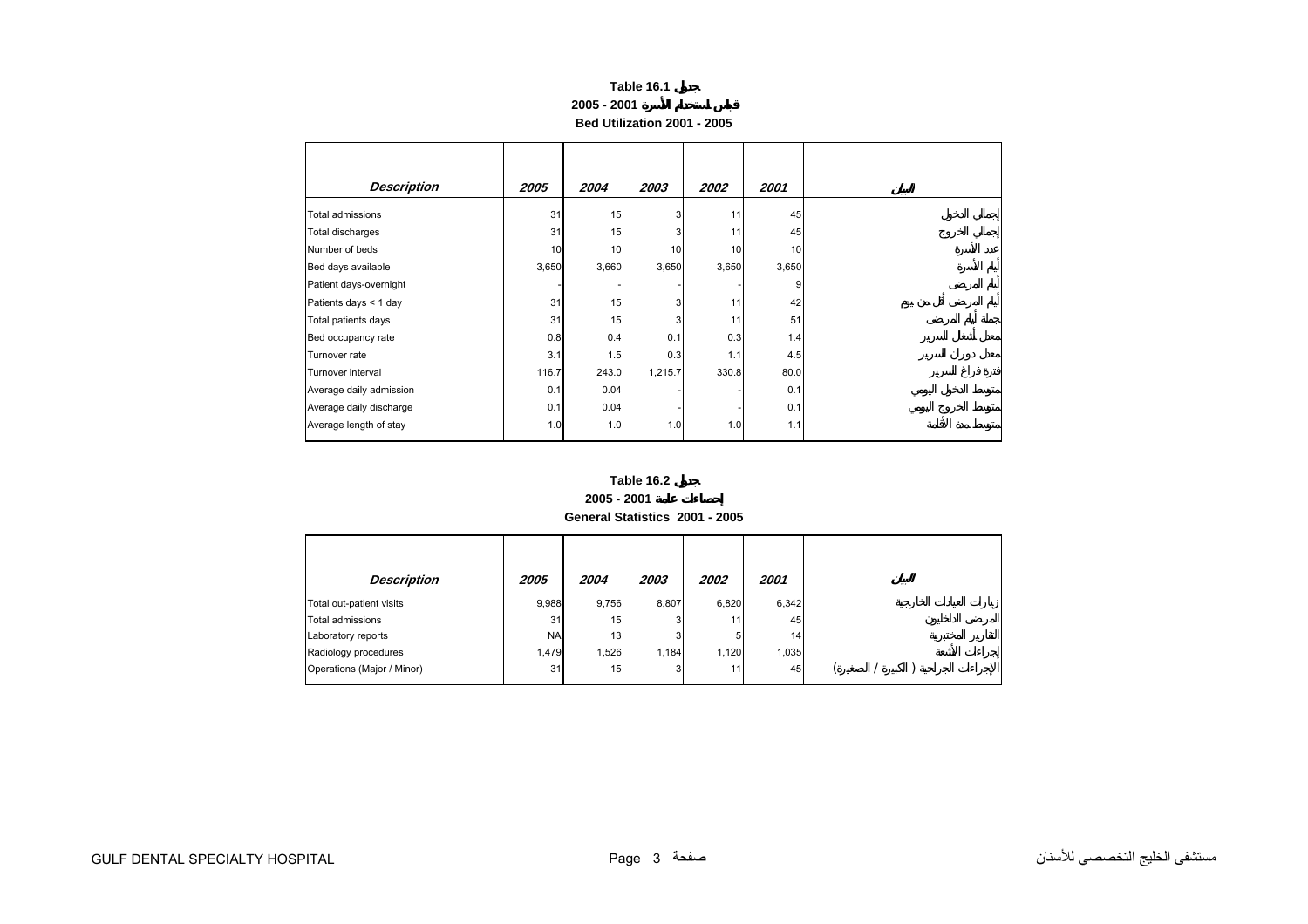### **جدول 16.3 Table القوى العاملة بالمهن الطبية والمساندة حسب الفـئة <sup>و</sup> الجنسية <sup>و</sup> النوع<sup>2005</sup> Medical and Allied Health Manpower by Category, Nationality and Sex 2005**

<span id="page-2-0"></span>

|                                 | <b>Total</b> |        |      | Non-Bahraini |        |             | <b>Bahraini</b> |                     |             |  |
|---------------------------------|--------------|--------|------|--------------|--------|-------------|-----------------|---------------------|-------------|--|
|                                 |              |        |      |              |        |             |                 |                     |             |  |
|                                 |              |        |      |              |        |             |                 |                     |             |  |
| Category                        | Total        | Female | Male | Total        | Female | <b>Male</b> |                 | <b>Total Female</b> | <b>Male</b> |  |
| Dentists                        | 6            |        | 51   | 5            |        | 5           |                 |                     |             |  |
| Nurses <sup>*</sup>             | 10           | 10     |      | 10           | 10     |             |                 |                     |             |  |
| Dental hygienists & Technicians |              |        |      |              |        |             |                 |                     |             |  |
| Lab technologists & Technicians |              |        |      |              |        |             |                 |                     |             |  |
| Radiographers & Technicians     |              |        |      |              |        |             |                 |                     |             |  |
| Others                          |              |        |      |              |        |             | 3               | 3                   |             |  |

*\* Nurses excluding practical nurses and other grades below staff nurse.* . : *\**